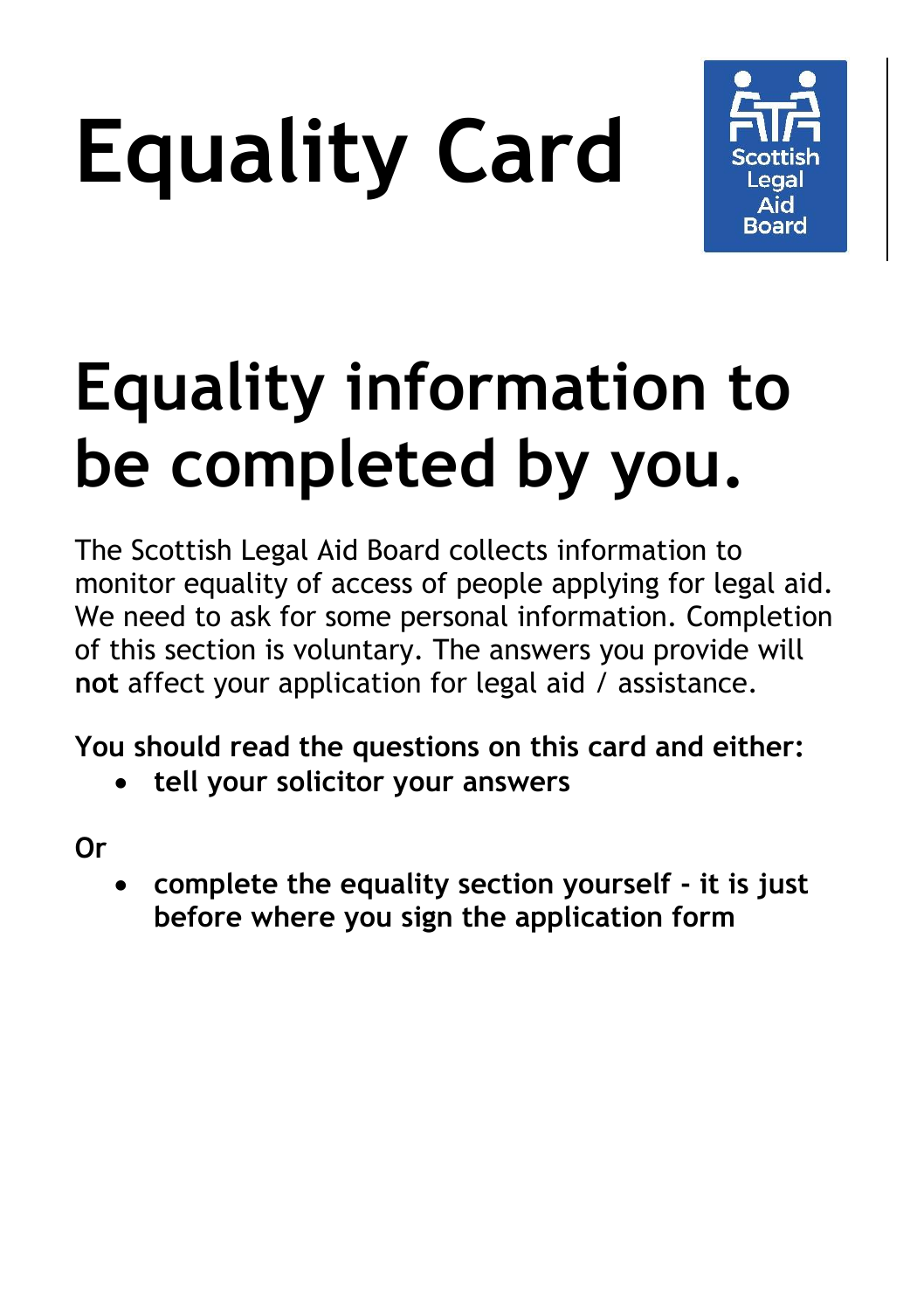# **Question 1**

#### **If you do NOT wish to answer ANY equality questions:**

• put a cross at Question 1

## **Question 2**

#### **How would you describe your ethnic group?**

Please decide which group you most identify with. Tell your solicitor the number of that group or put that number into the box at question 2 in the equality section of the form.

If you answer OTHER, you can give a specific answer.

#### **White**

| Scottish                       | $-31$ |
|--------------------------------|-------|
| English                        | $-32$ |
| Welsh                          | $-33$ |
| Northern Irish                 | $-34$ |
| <b>British</b>                 | $-35$ |
| Irish                          | $-36$ |
| Gypsy / Traveller              | - 37  |
| Polish                         | $-38$ |
| $Othorr which of http://www.n$ |       |

Other white ethnic group - you can give a specific answer - 39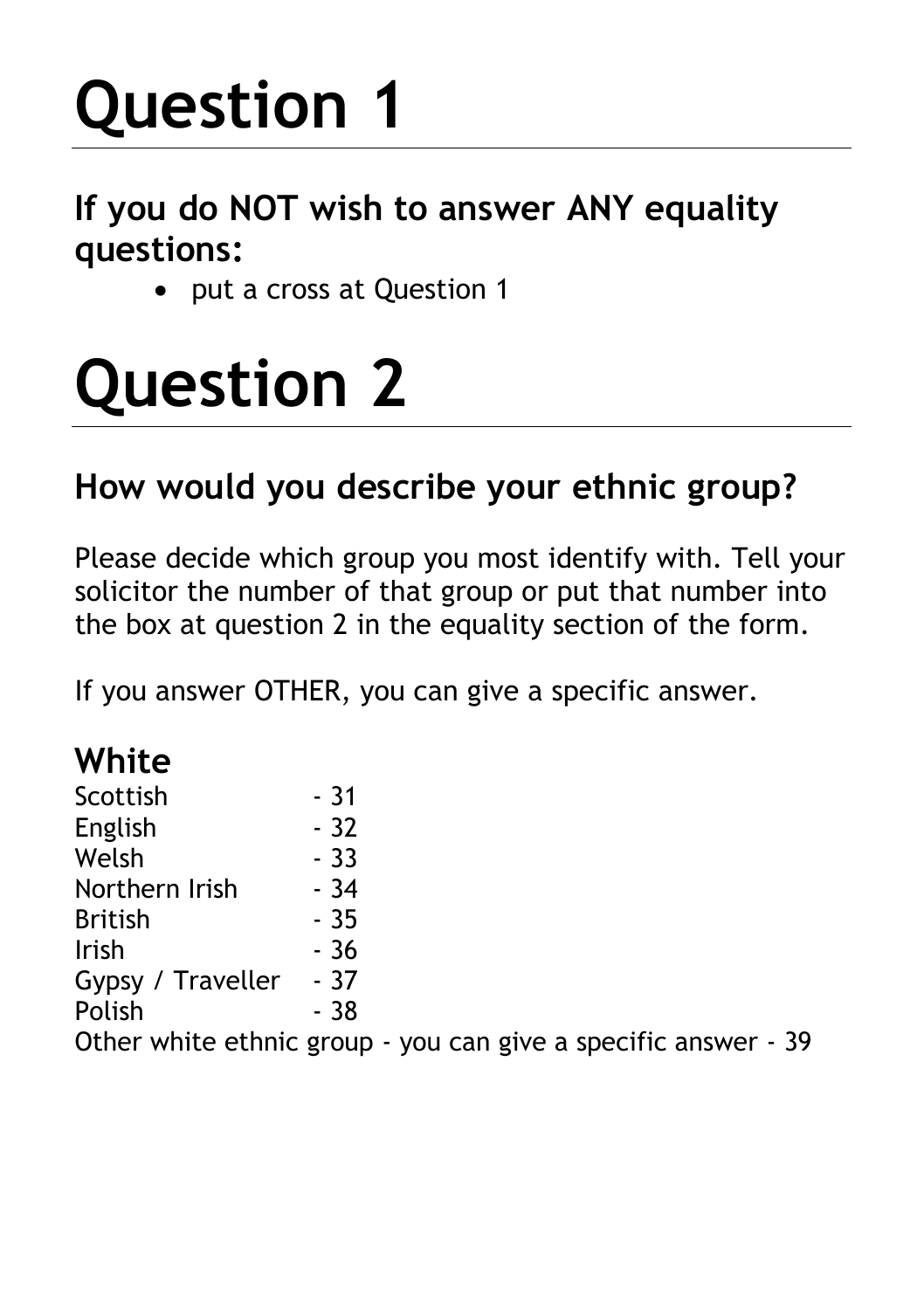#### **Mixed or multiple ethnic groups**

Any mixed or multiple ethnic groups- you can give a specific answer - 49

#### **Asian, Asian Scottish or Asian British**

| Pakistani, Pakistani Scottish or Pakistani British       | - 51  |
|----------------------------------------------------------|-------|
| Indian, Indian Scottish or Indian British                | $-52$ |
| Bangladeshi, Bangladeshi Scottish or Bangladeshi British | $-53$ |
| Chinese, Chinese Scottish or Chinese British             | - 54  |
| Other - you can give a specific answer                   | - 59  |

#### **African, Caribbean or Black**

| African, African Scottish or African British       | - 61 |
|----------------------------------------------------|------|
| Caribbean, Caribbean Scottish or Caribbean British | - 62 |
| Black, Black Scottish or Black British             | - 63 |
| Other - if you wish you can give a specific answer | - 69 |

#### **Other ethnic group**

| Arab                                   | $-71$ |
|----------------------------------------|-------|
| Other - you can give a specific answer | - 79  |